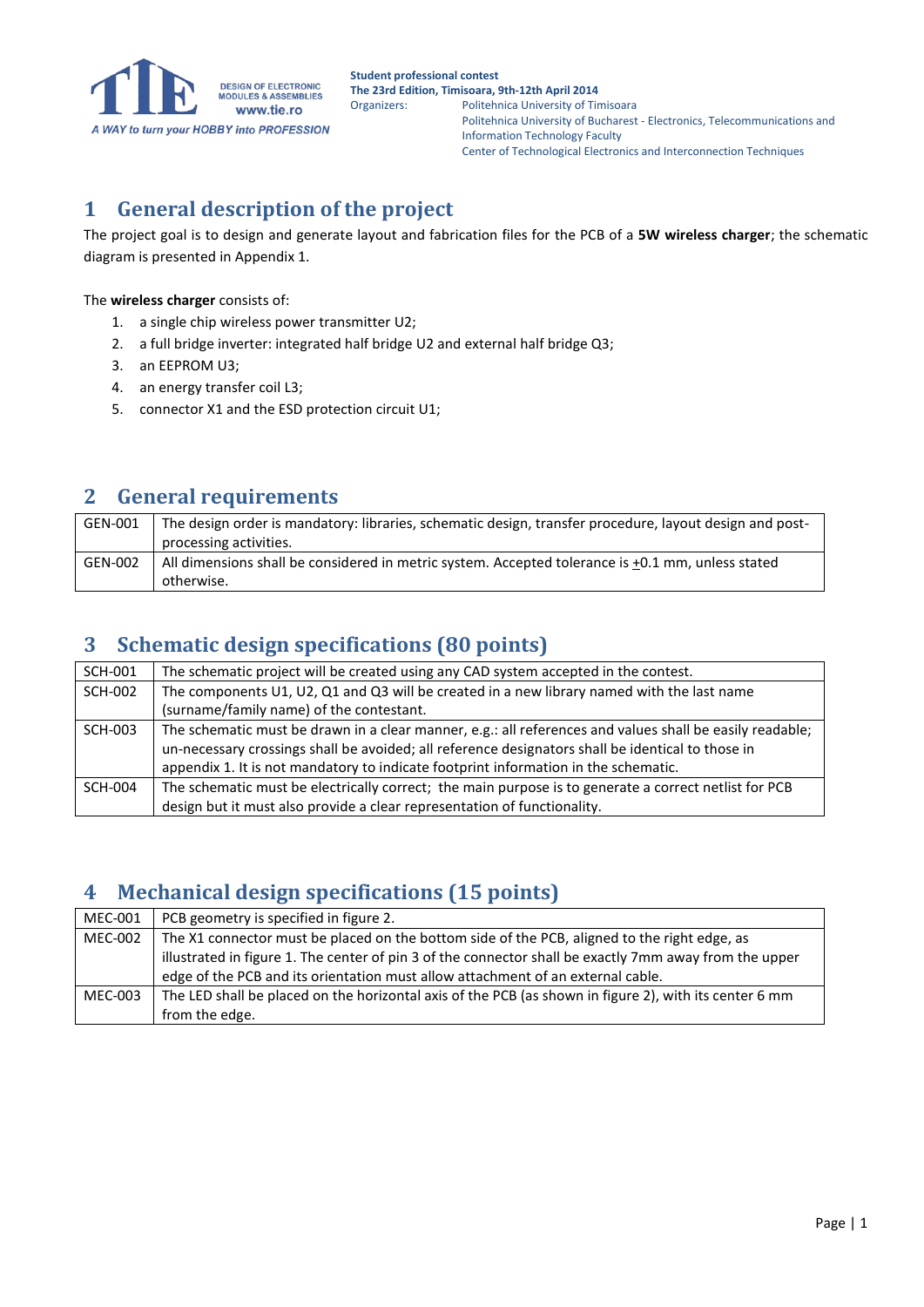**The PCB** of the wireless charger shall fit in the plastic enclosure presented in figure 1.



*Figure 1.The 3D view of the wireless charger's enclosure.*

The **PCB geometry** is detailed in figure 2.



*Figure 2.Mechanical drawing of the wireless charger PCB (top view).*

### **5 Layout design specifications (180 points)**

| PCB-001        | The layout design will take into consideration a FR4 double-sided PCB with 35µm copper thickness on      |
|----------------|----------------------------------------------------------------------------------------------------------|
|                | each layer. Minimum copper width is 0.150 mm and minimum clearance is 0.150 mm.                          |
| <b>PCB-002</b> | Component footprints are indicated on the schematic.                                                     |
|                | Parts marked with "NP" are not populated, but footprints must exist on the PCB.                          |
|                | Use provided datasheets for more information. No tolerance is allowed for pitch values.                  |
| <b>PCB-003</b> | Vias connecting electrical layers will have 0.4 mm drill and 0.7 mm pad diameter.                        |
| <b>PCB-004</b> | The L3 coil will be placed in the cutout of the PCB with the coil terminals soldered on the bottom side. |
|                | All other components will be placed on the bottom side.                                                  |